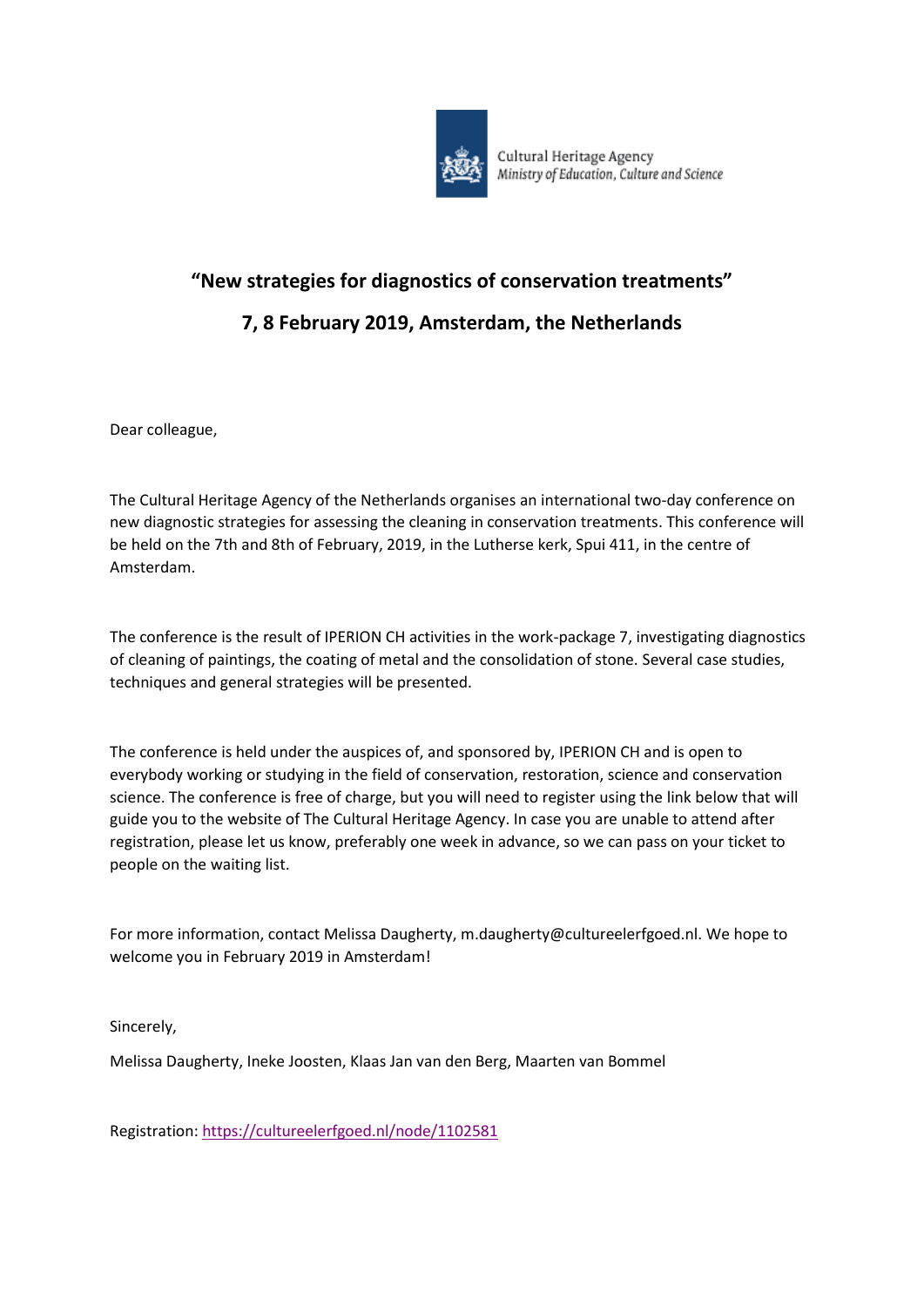## **February 7, 2019 Aula, University of Amsterdam Singel 411, Amsterdam**

- 09:00 Registration and coffee
- 10:00 Maarten van Bommel, *Welcome and general introduction*
- 10:20 Klaas-Jan van den Berg, *Research approach to monitor the removal of varnishes and overpaints.*

Monica Galeotti, *Research approach to monitor the application of coatings on metal objects.* Jadwiga Lukaszewicz, *Research approach to monitor the consolidation methods of stone.*

- 11:20 Discussion
- 11:45 Poster pitches (see list of posters)
- 12:30 Lunch (provided by IPERION) and poster presentation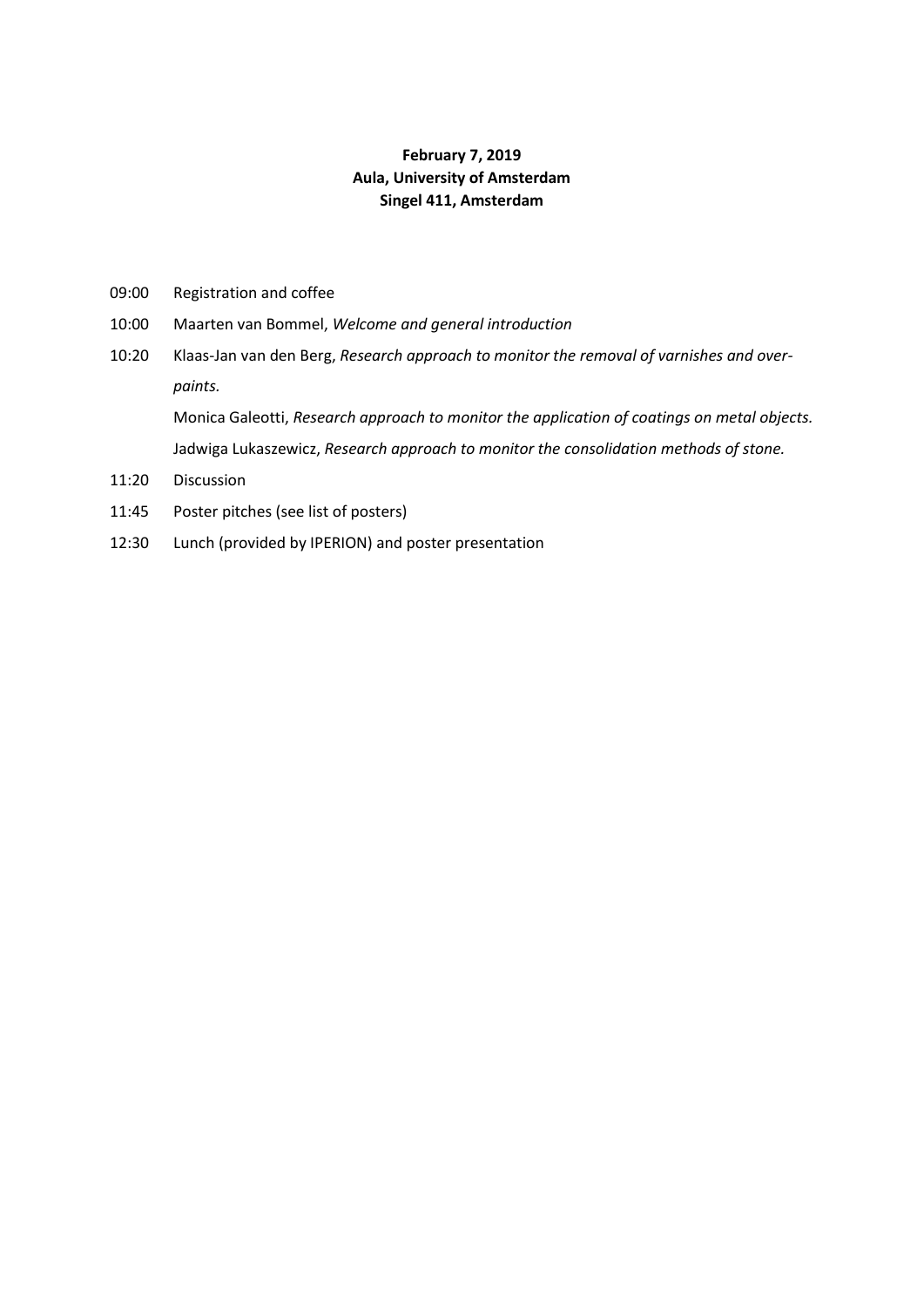**14:00 Parallel sessions: cleaning of paintings, coatings of metals and consolidation of stone.**

#### **14.00 Parallel session: Cleaning of paintings**

- 14:00 Laura Cartechini, *Detection of cleaning system residues on painted surface by reflection FTIR.*
- 14:30 Raffaella Fontana*, Monitoring of the painting surface morphological and stratigraphic changes by microprofilometry and OCT measurements.*
- 15:00 Christian Rehorn & Silvia Prati, *Evaluation of microscopic and macroscopic changes of paintings caused by cleaning treatments by means of the integrated use of solid phase micro extractions and Nuclear Magnetic Relaxometry.*
- 15:30 Magdalena Iwanicka, *Step-by-step monitoring of gradual varnish removal from easel paintings by combined use of Optical Coherence Tomography (OCT) and Reflection FTIR spectroscopy.*
- 16:00 Evdoxia Dimitroulaki, Olga Kokkinaki, Kristalia Melessanaki, Paraskevi Pouli, *Monitoring Laser-Assisted removal of aged varnish layers from paintings with Laser-Induced Fluorescence Spectroscopy (LIBS).*
- 16:30 Melissa Daugherty & Klaas-Jan van den Berg, *Synthesis and integration of the results.*

#### **14.00 Parallel session: Coatings of metals**

- 14:00 Emilio Cano, *Assessment of protective properties of metal coatings by Electrochemical Impedance Spectroscopy (EIS).*
- 14:30 Giorgios Karagiannis, *Ultrasound (Acoustic) μTomography applied to metallic objects coatings evaluation.*
- 15:00 Barbara Salvadori, *Non-invasive reflection FTIR on metals for assessing and monitoring coatings.*
- 15.30 Ineke Joosten, *Assessment of protective properties of coatings on iron.*
- 16:00 Raffaella Fontana, *Application of OCT to monitor the coatings of metals.*
- 16:30 Monica Galeotti, *Protective coatings on metal artworks: a multi-technique approach to the characterization of key parameters for performance assessment.*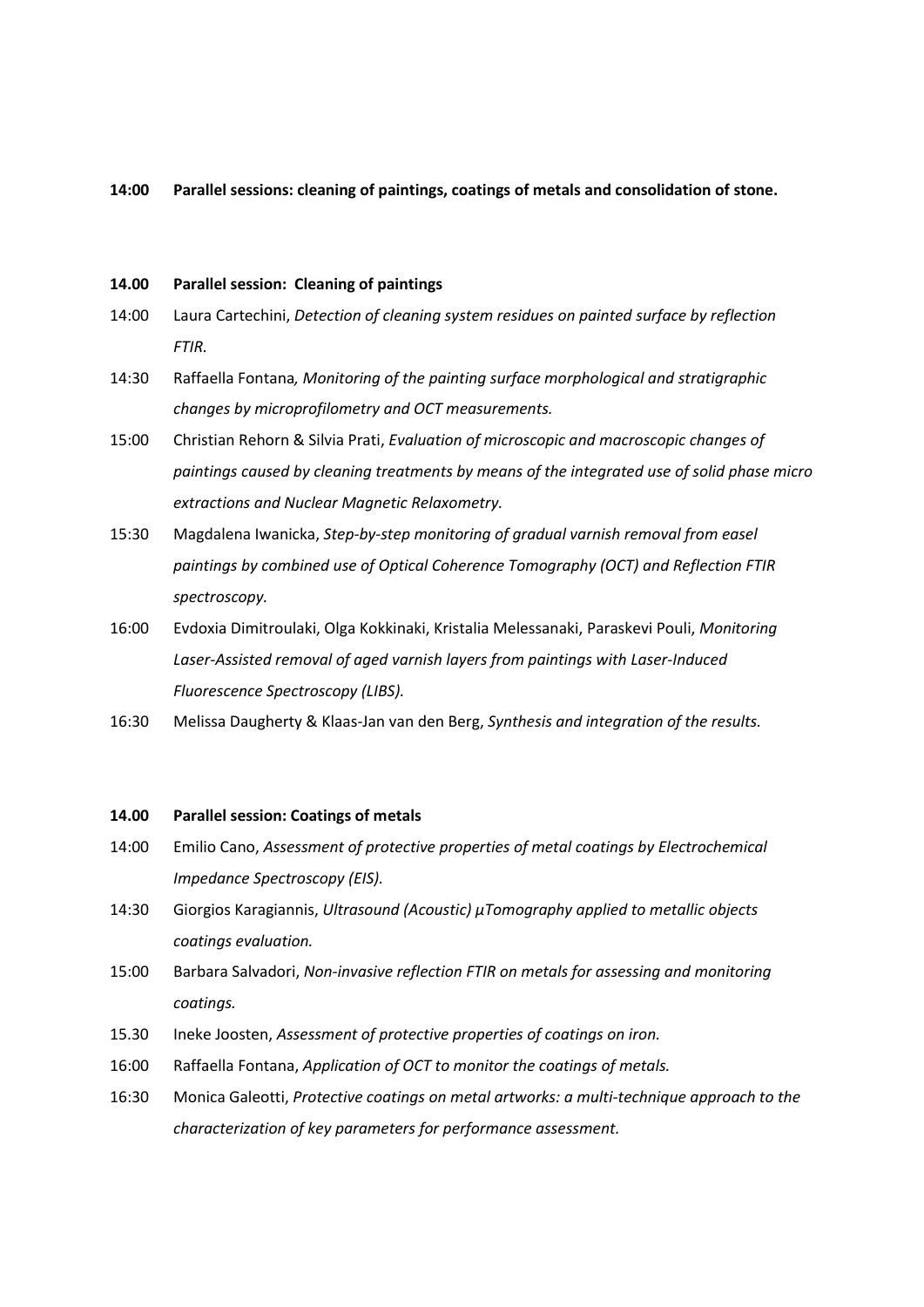## **14.00 Parallel session: Consolidation of stone**

- 14:00 Jadwiga Lukaszewizc, *IR thermal analysis to monitor stone consolidation.*
- 14:30 Dória Costa, Susanna Bracci, Donata Magrini, *Comparative results of micro-drilling technique used to evaluate consolidation action on limestone and sandstone.*
- 15:00 Veronique Verges-Belmin, *Perspectives of THz method for the determination of the depth of penetration of consolidating products.*
- 15:30 Jadwiga Lukaszewizc, *Synthesis and integration of the results.*
- 16:00 Christian Rehorn & Markus Kueppers, *NMR-Relaxometry and depth profiling for the analysis of historic mortars and hydrophobic coating in masonry.*
- **17:00 Drinks**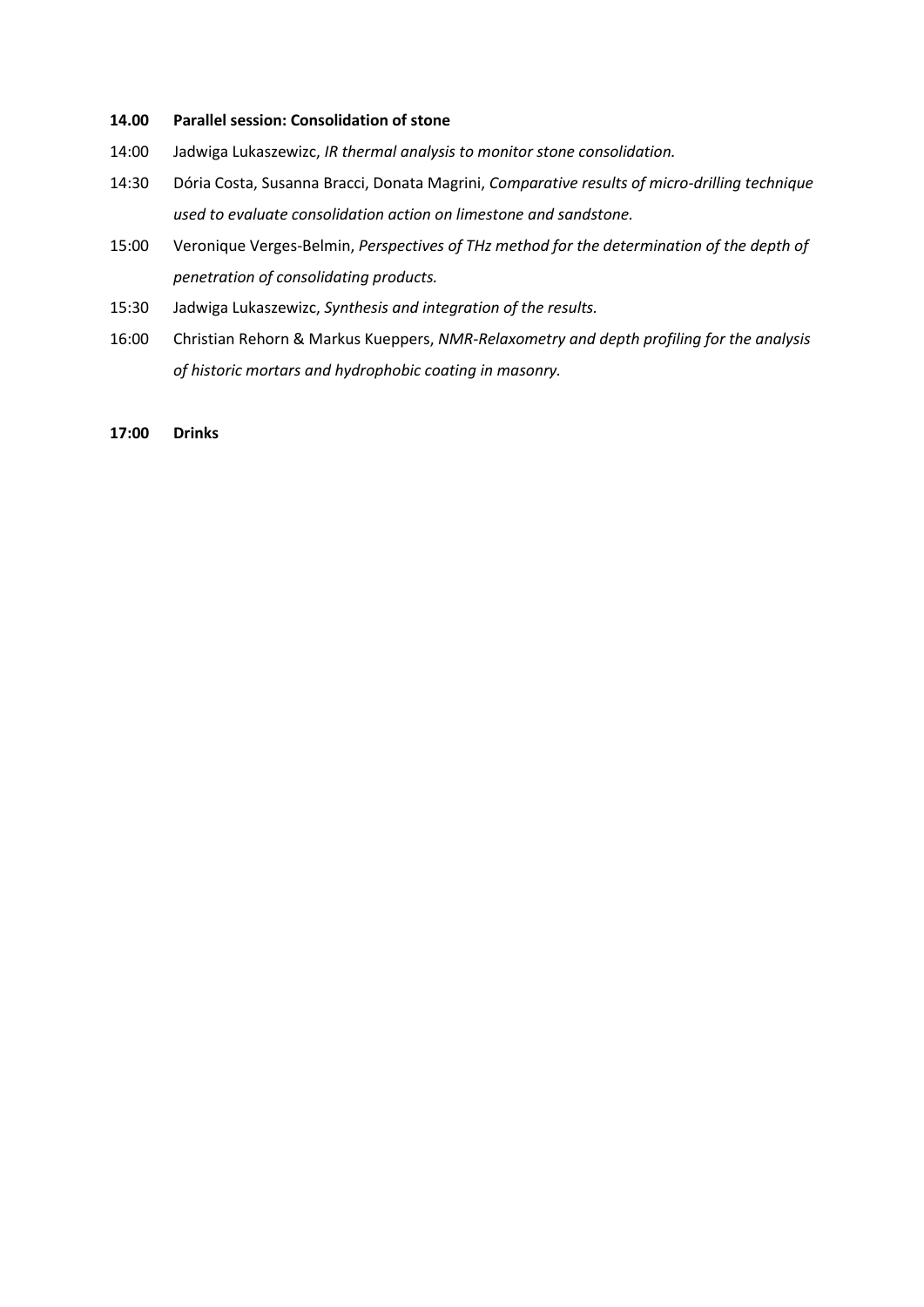## **February 8, 2019 University of Amsterdam Oudemanhuispoort 4-6 room D1.09**

### 08:30 Coffee

## 09:00 **Coating of metal plenary session**

Monica Galeotti, *summary of the parallel session.* Stefania Agnoletti, Case study: *Facing a huge conservation project: the three bronze doors of the Baptistery of Florence.*

Tonny Beentjes, *future perspectives in metal conservation.*

## 10:00 **Consolidation of stone session**

Jadwiga Lukaszewicz, *summary of the parallel session.*

Andreas Furche, Case study: *Surface analyses and cleaning of blackened Italian marble sculptures burnt during the Second World War from the collection of the Bode-Museum in Berlin.*

Speaker and *title to be announced*

## 11:00 **Cleaning of paintings session**

Klaas-Jan van den Berg, *summary of the parallel session.* Bronwyn Ormsby, Case study, *The conservation of modern and contemporary art: collaborative cleaning research – methodologies, materials and progress.* Aviva Burnstock, *future perspectives*

12:00 Concluding remarks and closure